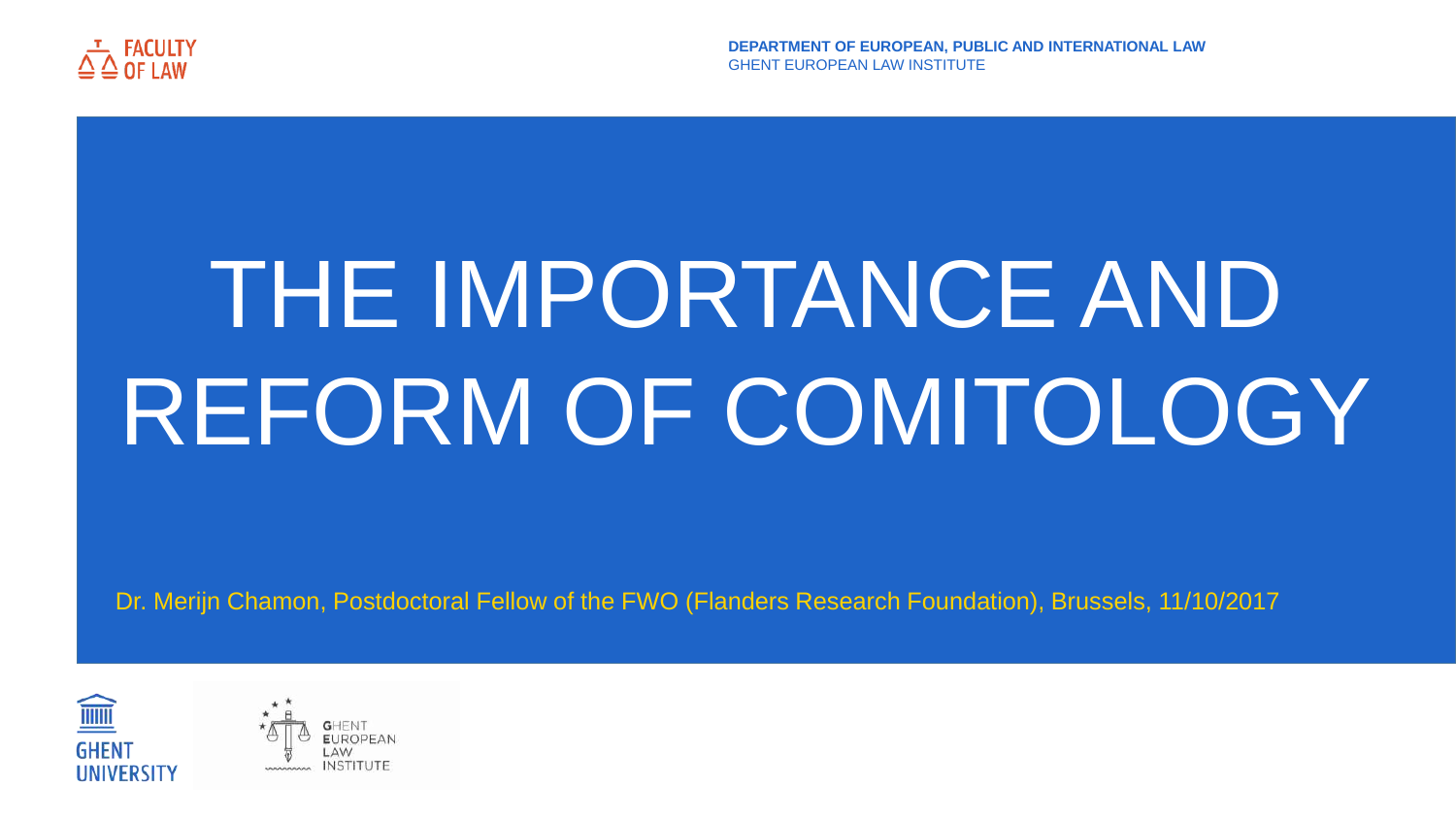### **Outline**

Key role of 'comitology' for innovation Key elements of EU 'comitology' Proposed reform of the comitology regulation Main elements of the proposal Some observations **Outlook** 



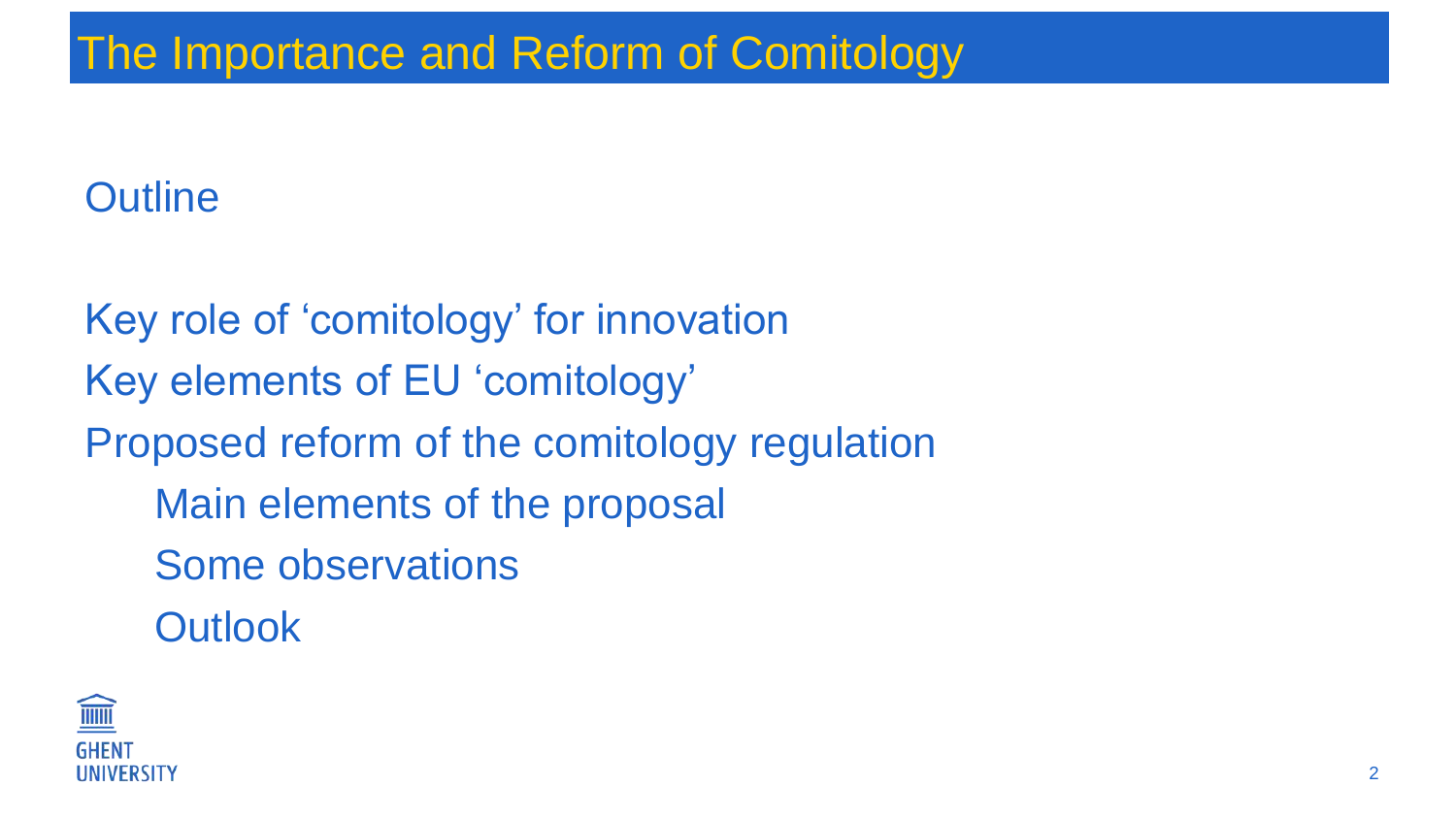### Key role results from position of 'comitology' in the regulatory cycle

## Key role of 'comitology' for innovation Key role of 'comitology' for innovation



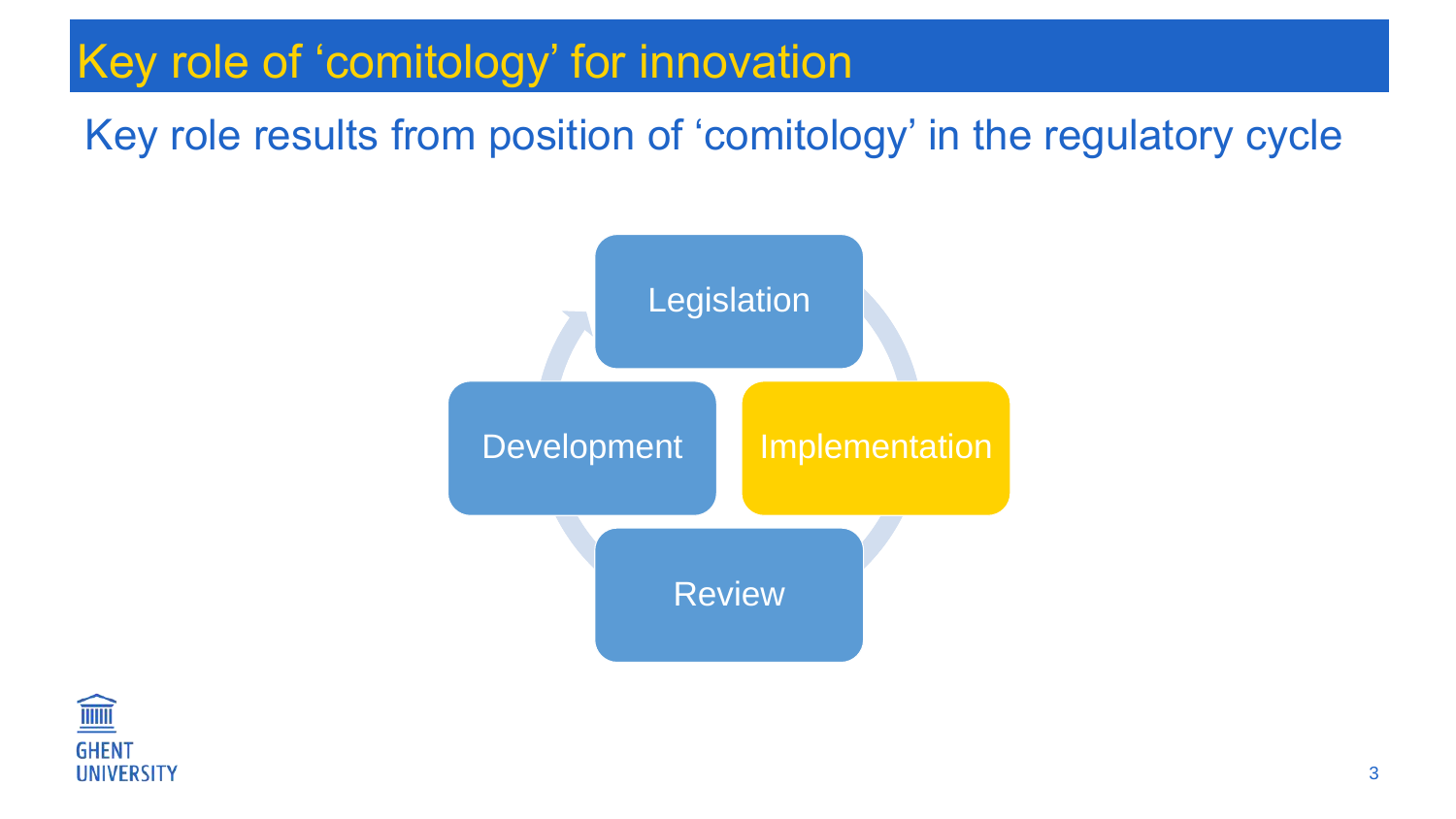Once formal legislation (typically ordinary legislative procedure) is adopted, it needs to be implemented, applied and enforced

Yet it may be that formal legislation only provides for a framework/skeleton that cannot be immediately applied

Framework needs to be made more concrete or requires constant 'updating' > typically done by 'the executive'



### Key role of 'comitology' for innovation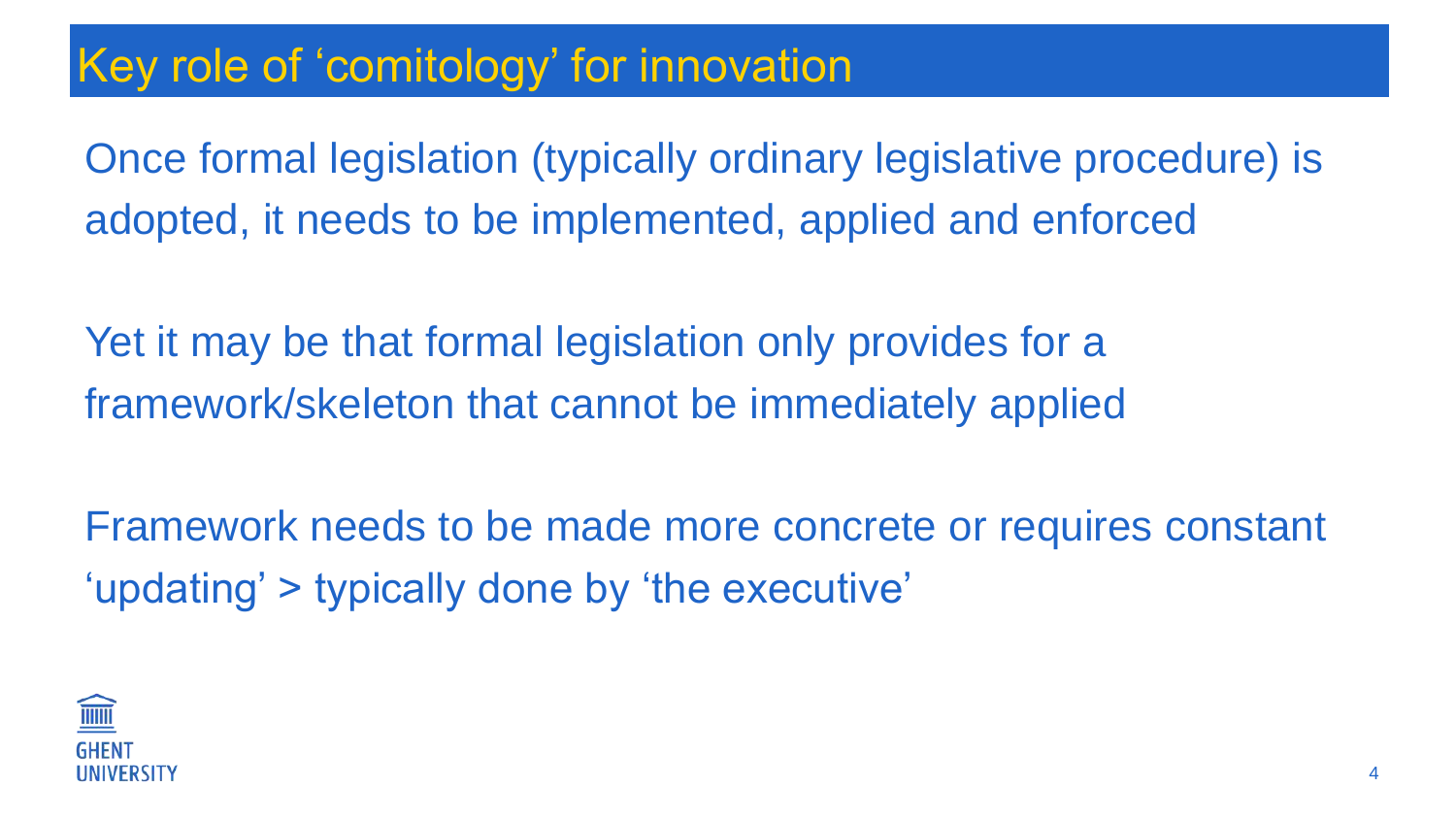Innovation will in the first place be affected by the legislative framework e.g. choice for notification or authorization requirement for new activities > this is an essential element, has to be decided by the legislature

How and whether that framework is made concrete and/or updated affects innovation at a lower level e.g. rules applicable for updating legislative framework; defining information requirements for applicants; granting authorizations

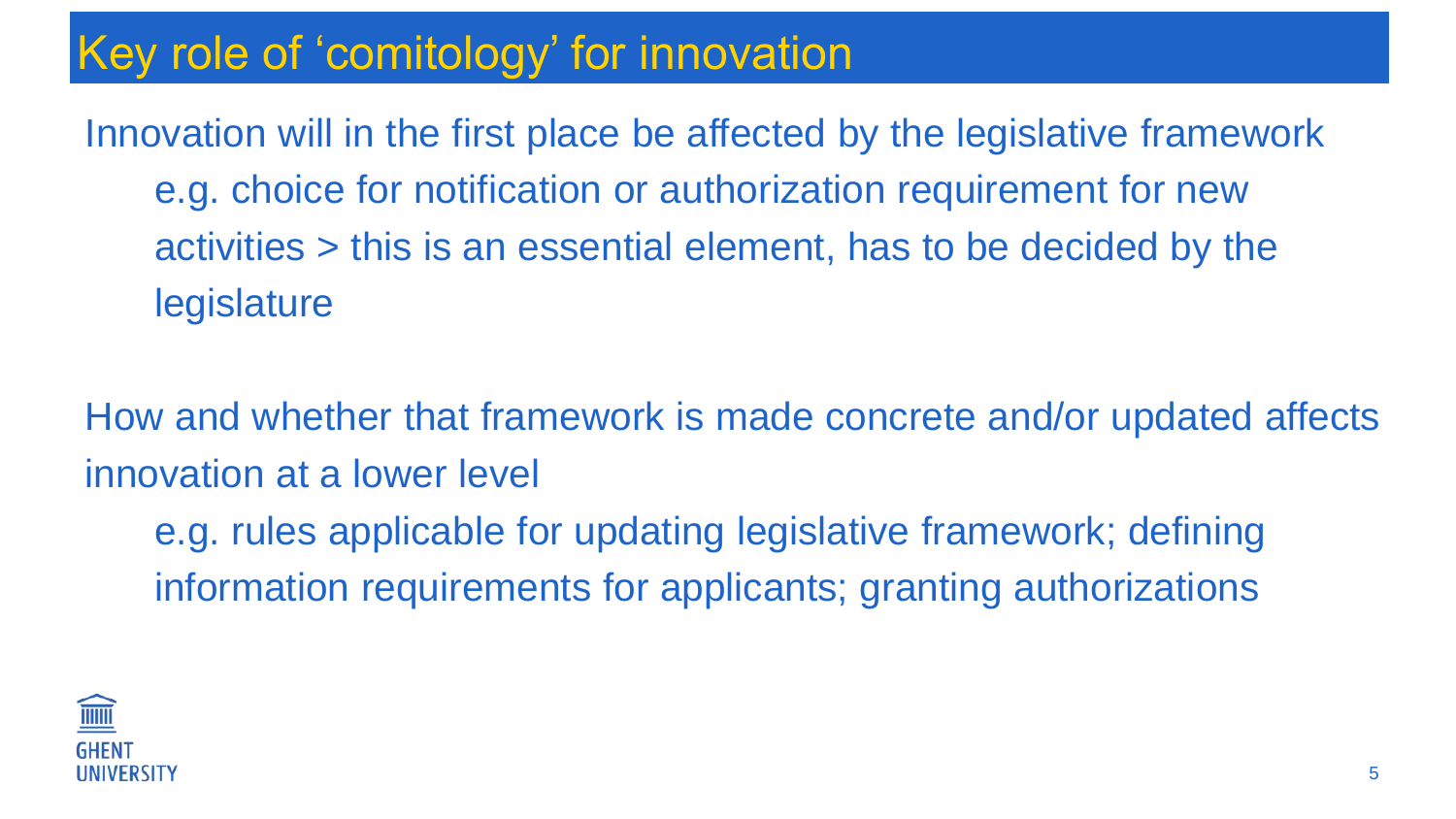### **Examples**

Regulation [528/2012](http://eur-lex.europa.eu/legal-content/EN/TXT/?uri=celex:32012R0528) on commercialisation and use of biocides takes into account use of nanomaterials and defines nanomaterials in Article 3(1)z ! Commission is made competent to update this definition 'in view of technical and scientific progress' ! Commission may decide (at request of MS) whether a given material qualifies as nanomaterial

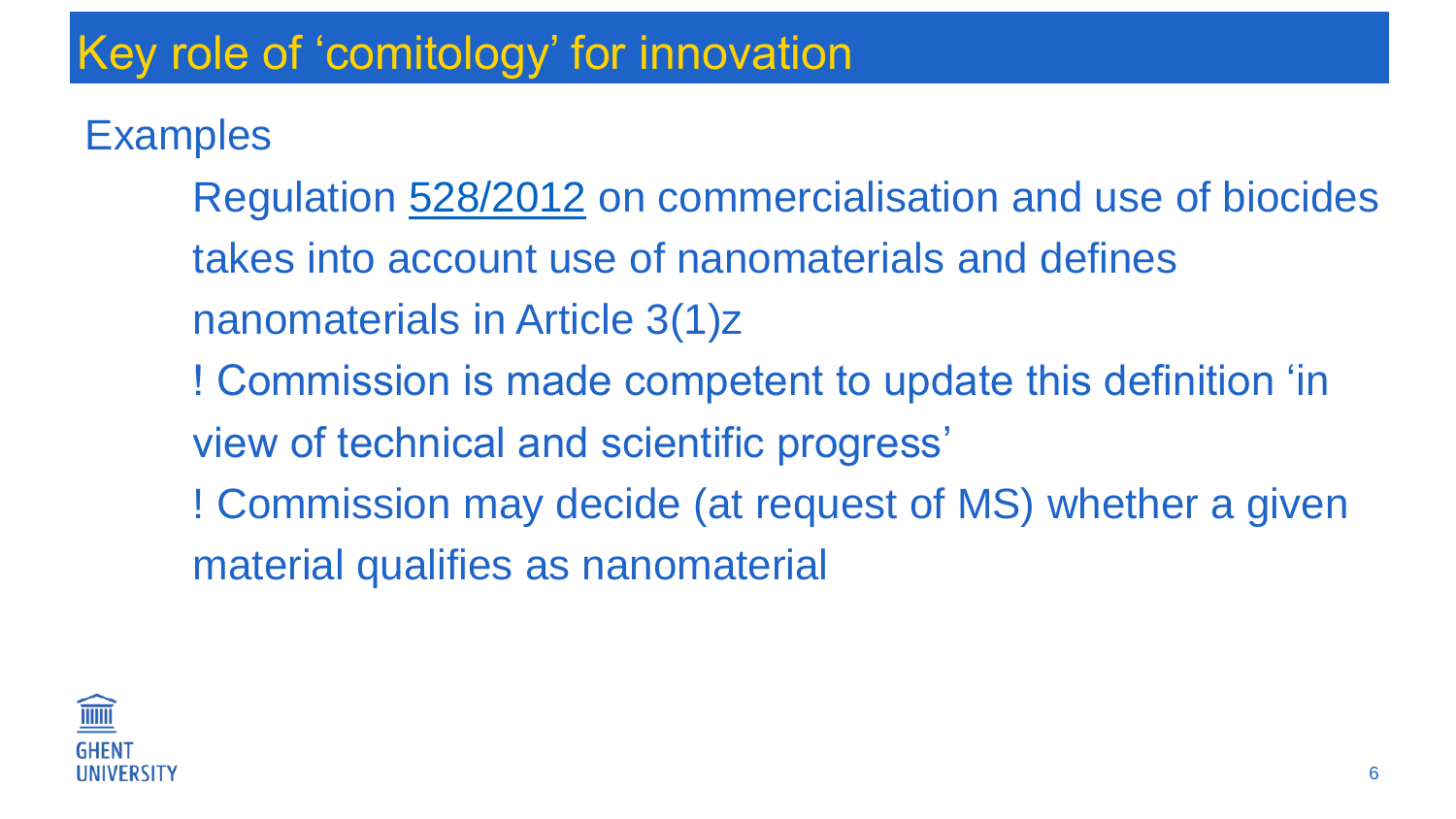**Examples** 

- Regulation [2015/2283](http://eur-lex.europa.eu/legal-content/EN/TXT/?uri=OJ:JOL_2015_327_R_0001) on Novel Foods foresees in a whitelist ! Commission is empowered to determine whether a product is a novel food (Art. 5)
- ! Commission decides on applications for inclusion on whitelist (following opinion by EFSA) (Art. 12)
- ! Commission decides on the administrative and scientific requirements for applications (Art. 13)

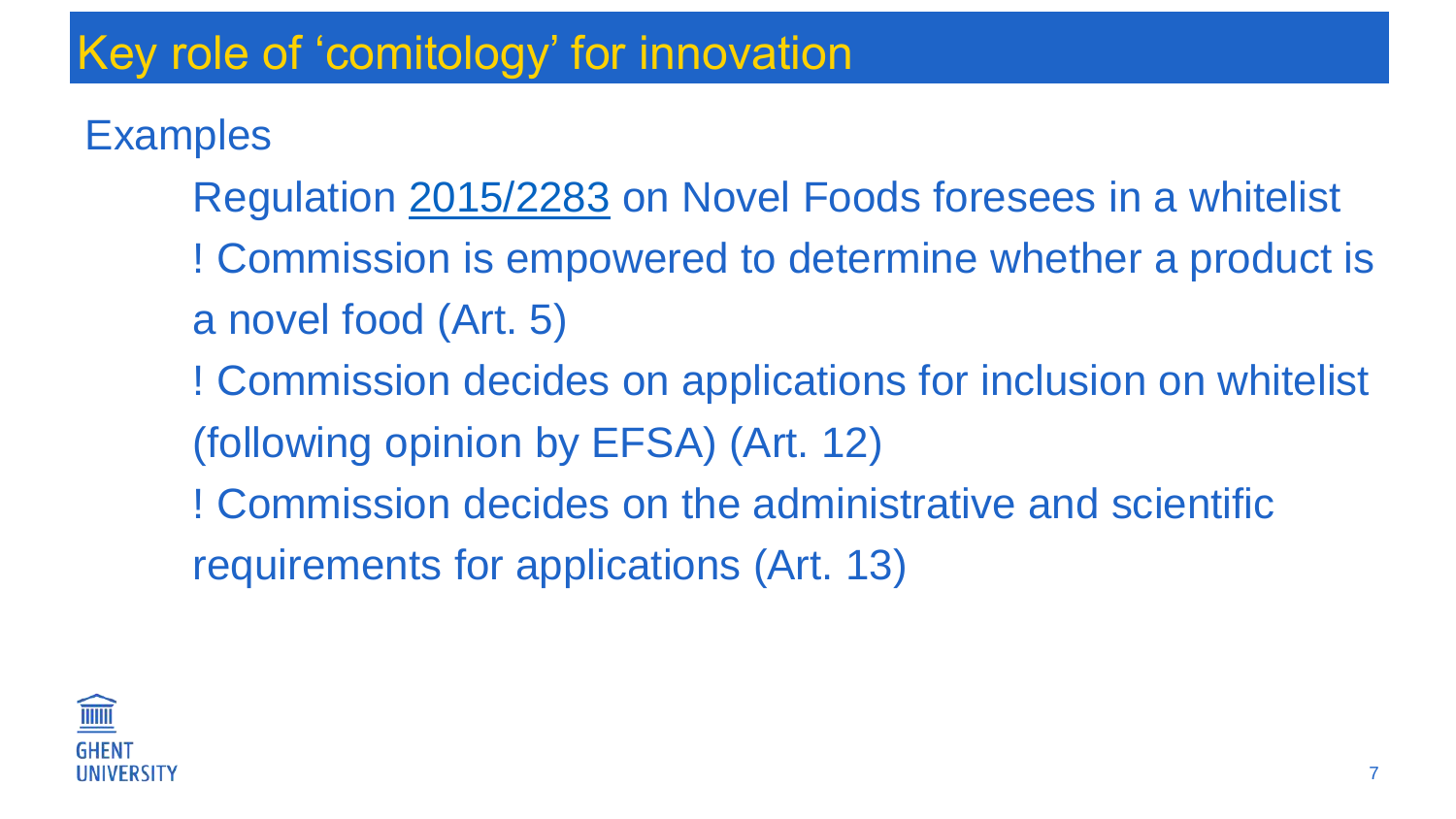**Examples** 

- Directive [2001/18](http://eur-lex.europa.eu/legal-content/EN/TXT/?uri=CELEX:02001L0018-20150402) on the deliberate release in the environment of **GMOS**
- Article 13(2) describes the info an applicant has to submit ! Commission is empowered to define different requirements for specified GMOs (Art. 16)
- ! Commission decides on objections to consent or renewals (Art. 18)
- ! Commission can supplement the annexes on 'environmental risk assessment', 'additional information' and the 'monitoring plan' with further guidance

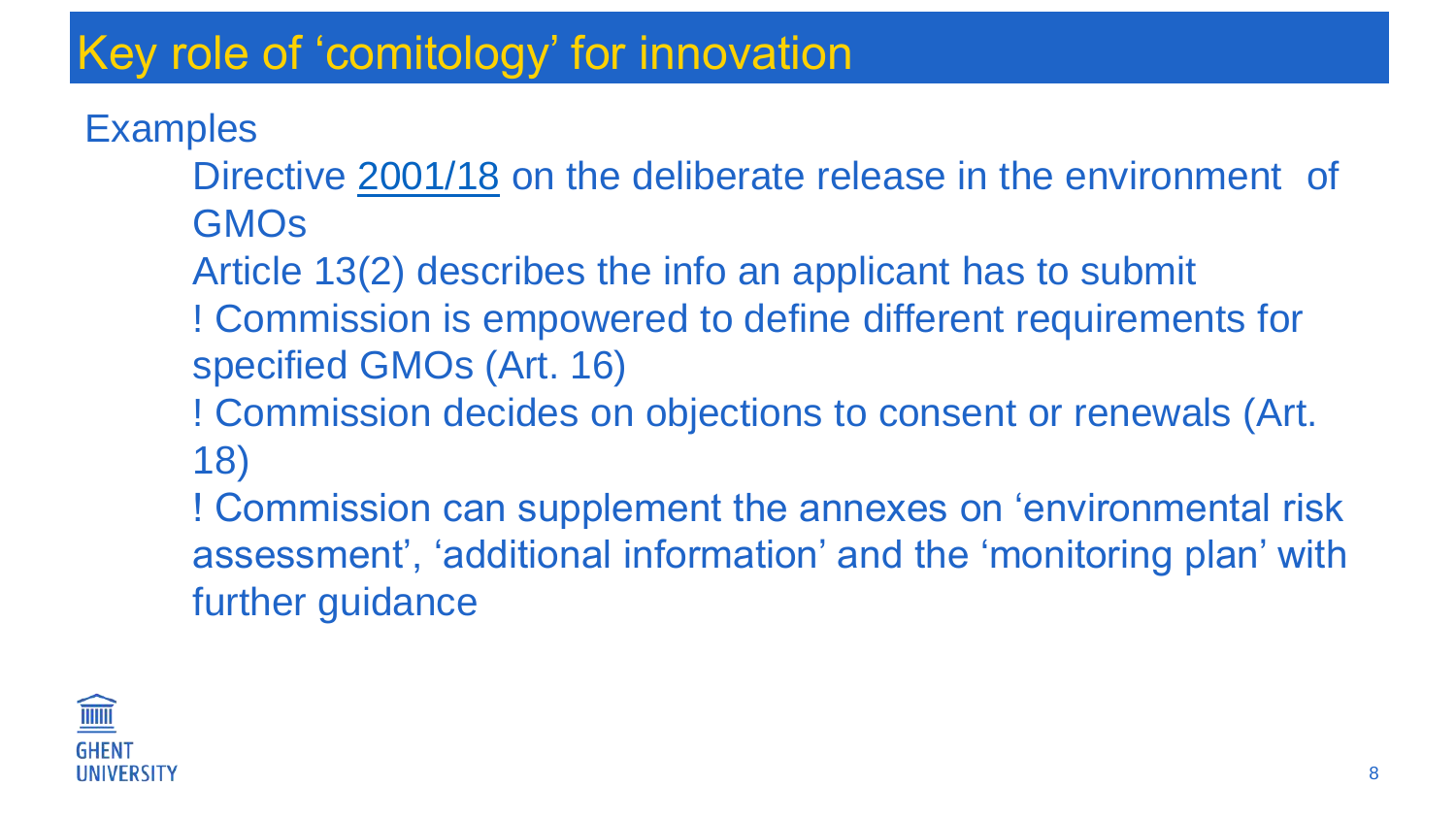### **Comitology**

Goes back to the 1960's

Commission may be empowered by EU legislature to implement/supplement/amend legislation

When Commission was empowered, it was controlled/assisted by committees of national experts who can refer case back to Council (depending on procedure)

Parliament historically skeptical of comitology, since it was completely sidelined in these procedures

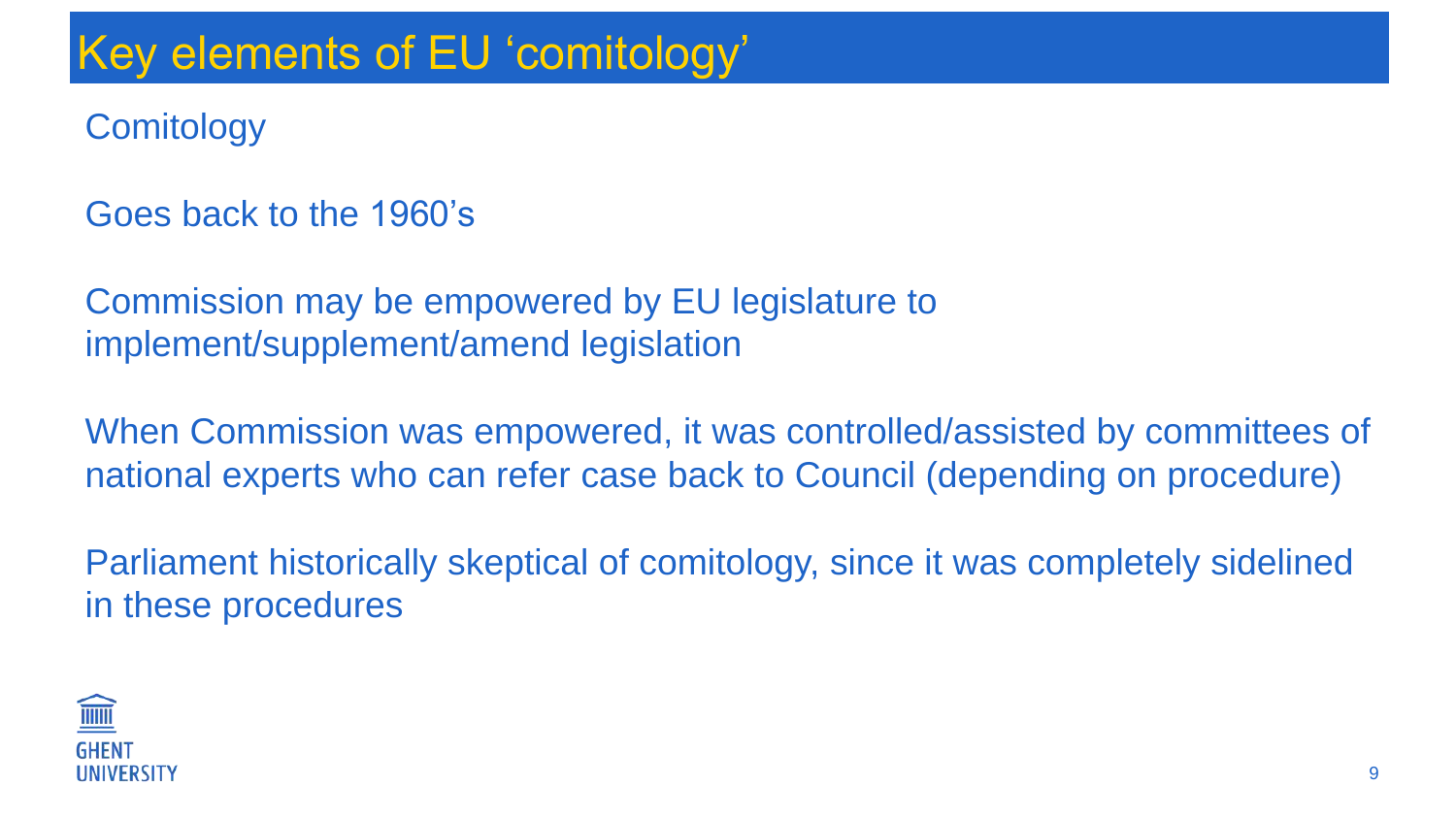### Lisbon Treaty: distinction between 290 and 291 TFEU

290: delegated act (DA): amend or supplement legislation

291: implementing act (IA): implement binding EU acts

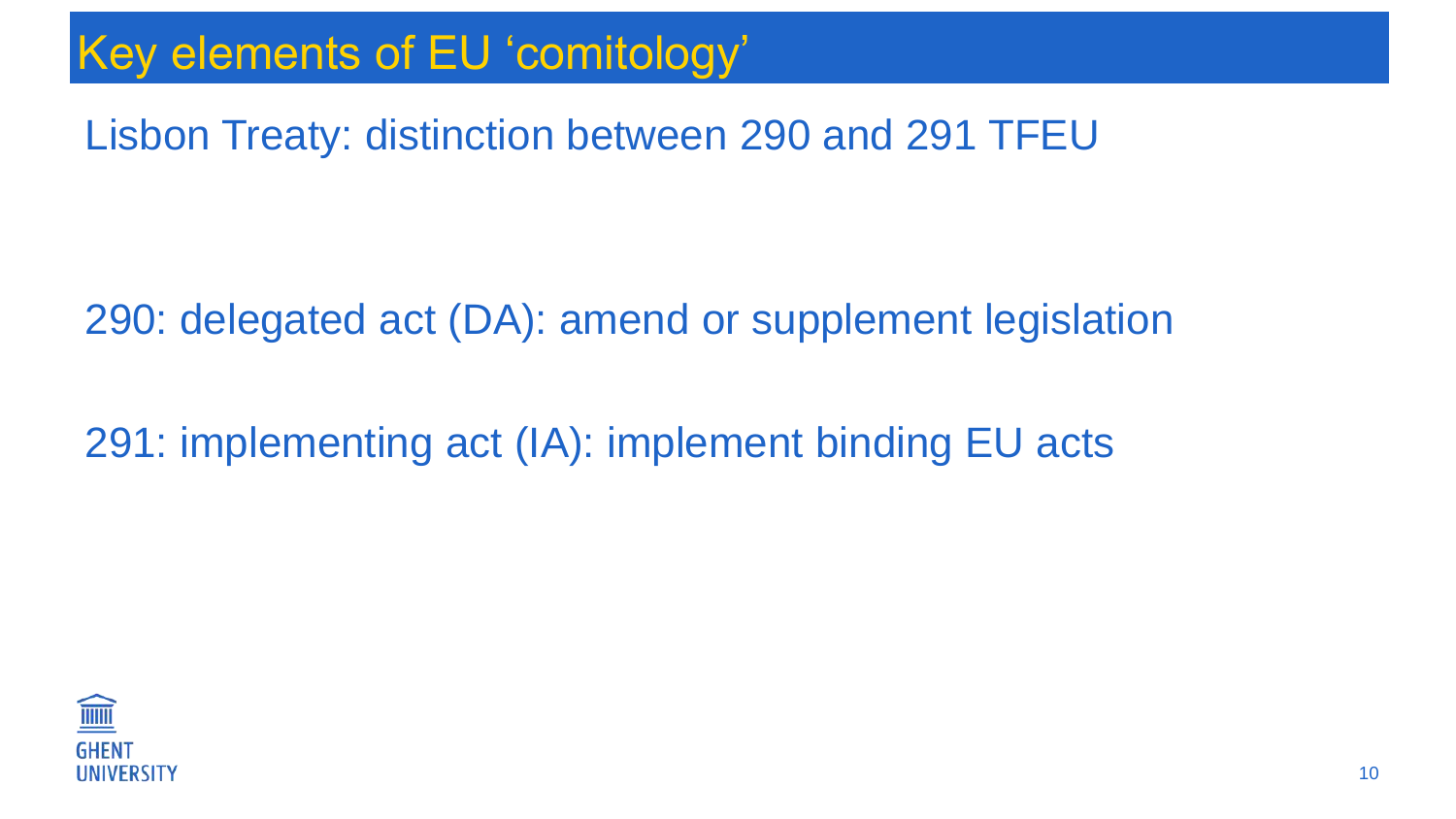Parliament now equal to Council under 290 & 291

Comitology 'shriveled' to 291, formally no comitology when Commission adopts DAs

But in [2016](http://eur-lex.europa.eu/legal-content/EN/TXT/HTML/?uri=CELEX:32016Q0512(01)&from=EN) Common Understanding on DAs comitology was *de facto* reintroduced

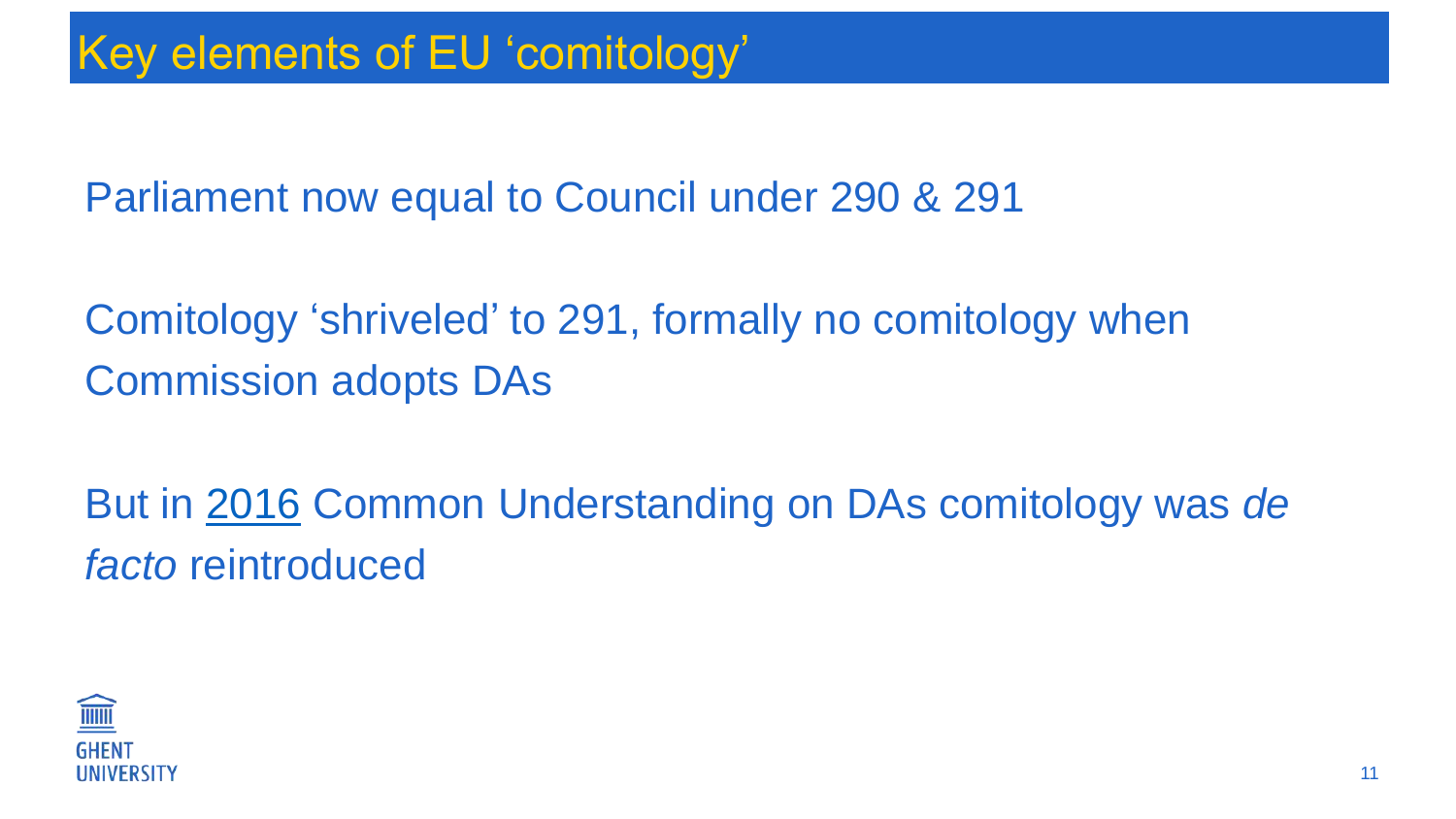Both when Commission prepares DAs and IAs it will be assisted by national experts

When Commission proposes DA, EP and Council can veto

When Commission proposes IA, EP and Council cannot veto committee may give opinion

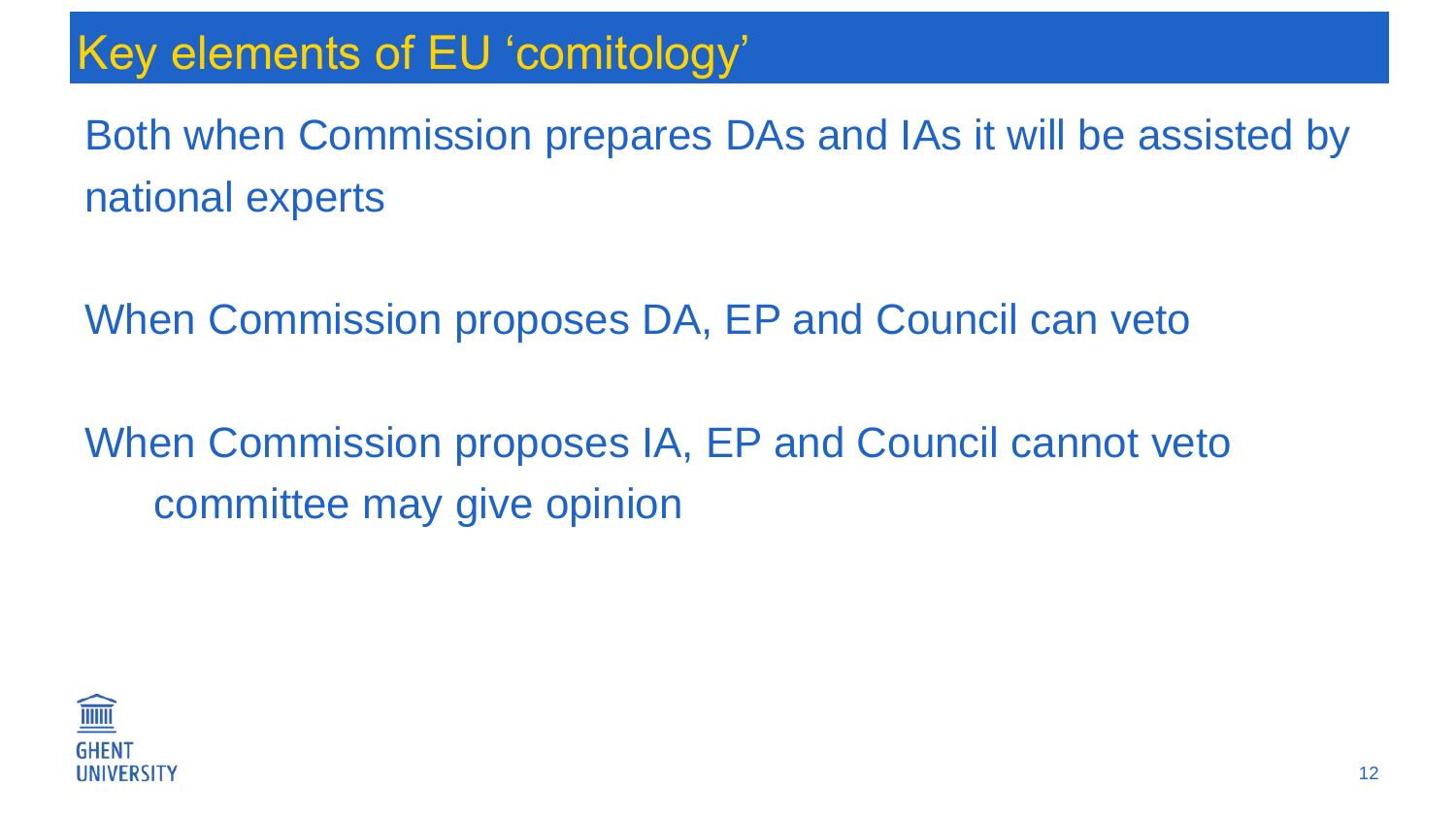Examination procedure as defined in the comitology regulation

Positive opinion: Commission must adopt draft

No opinion: Commission can adopt draft

Negative opinion: Comm cannot adopt draft has to rework draft or go to appeal committee appeal com can give +, - or no opinion



- 
- 
- 
- 
- 
-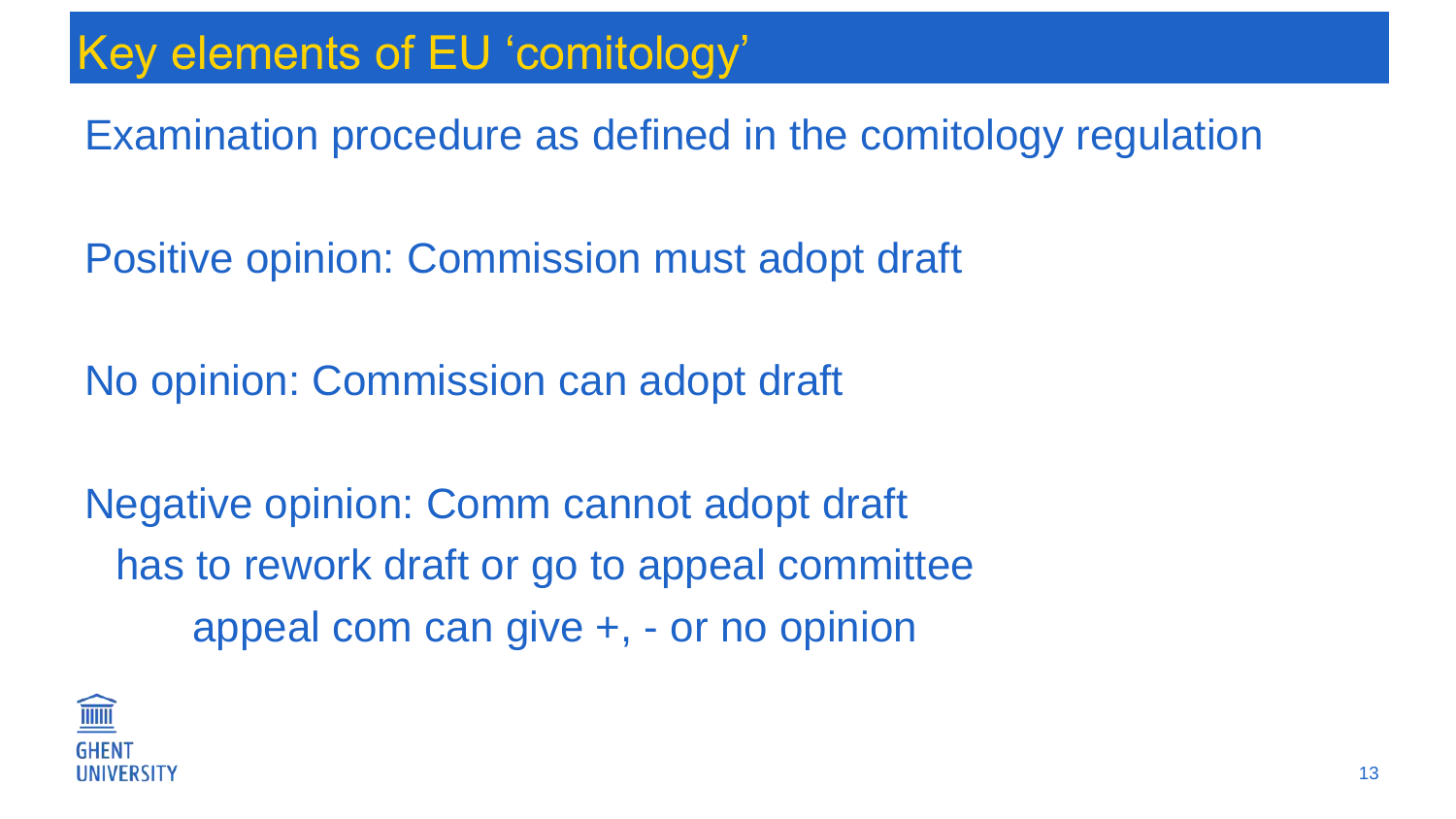### Proposed reform of comitology

Commission [proposed](eur-lex.europa.eu/legal-content/EN/TXT/HTML/?uri=CELEX:52017PC0085&from=EN) amendment of the comitology regulation



Main elements: - absent or abstaining MS in Appeal Committee (AC) are not counted to calculate majority - public voting of MS in AC - when AC does not adopt opinion, Commission can ask AC to reconvene at ministerial level or ask opinion from Council



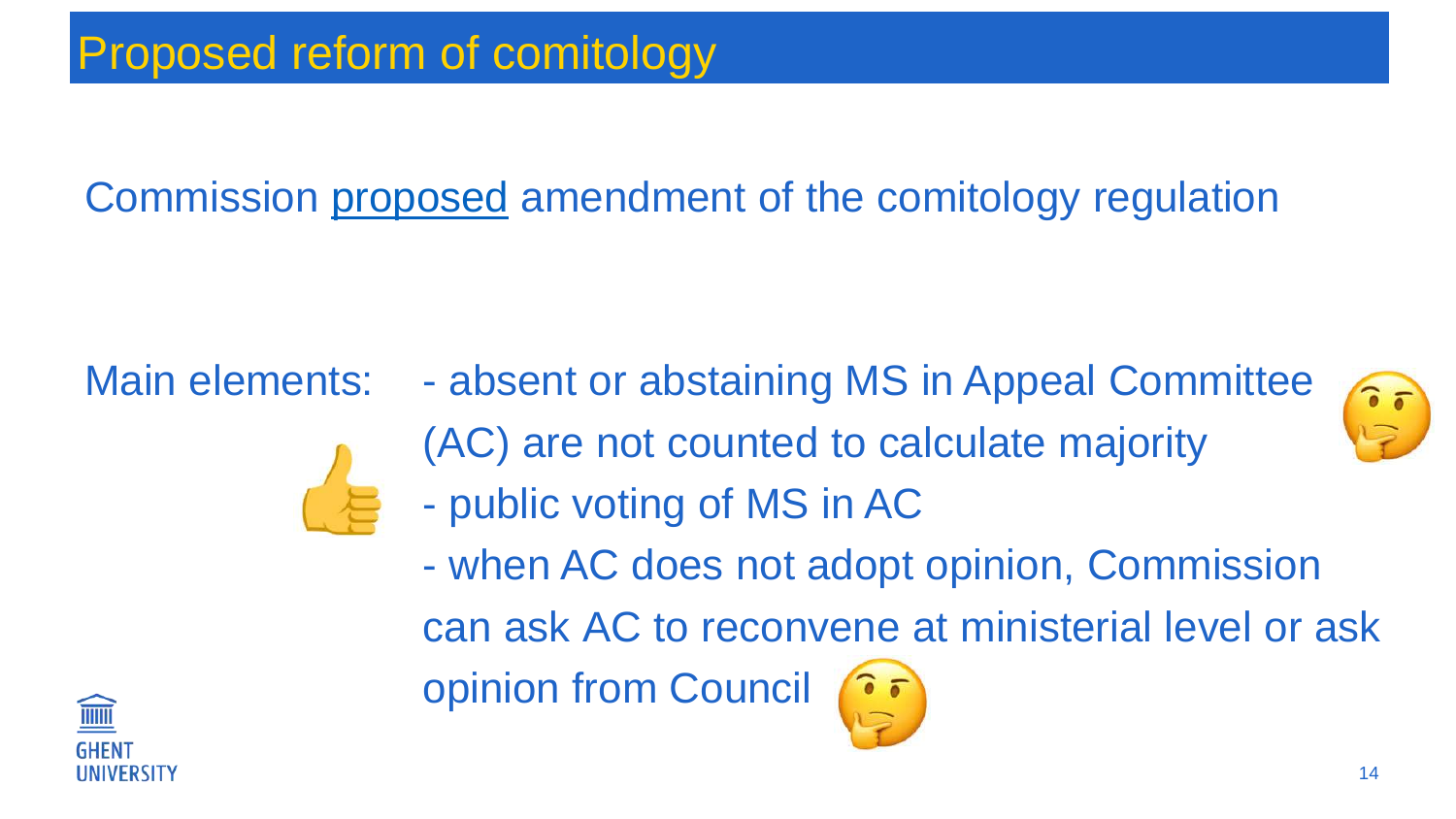### Proposed reform of comitology

Commission's proposal may not make much sense at first sight:

Would make it easier for MS to acquire QMV *against* draft IA in AC Would re-introduce the Council in comitology (even if only advisory)

Commission does not want to take blame anymore in controversial dossiers (GMOs, neonicotinoids) where MS fail to adopt opinion in AC even if a 'no opinion' under examination procedure leaves the Commission the choice to adopt (or not) the draft IA

Commission wants a clear 'mandate' from MS to hide behind when it takes controversial decisions

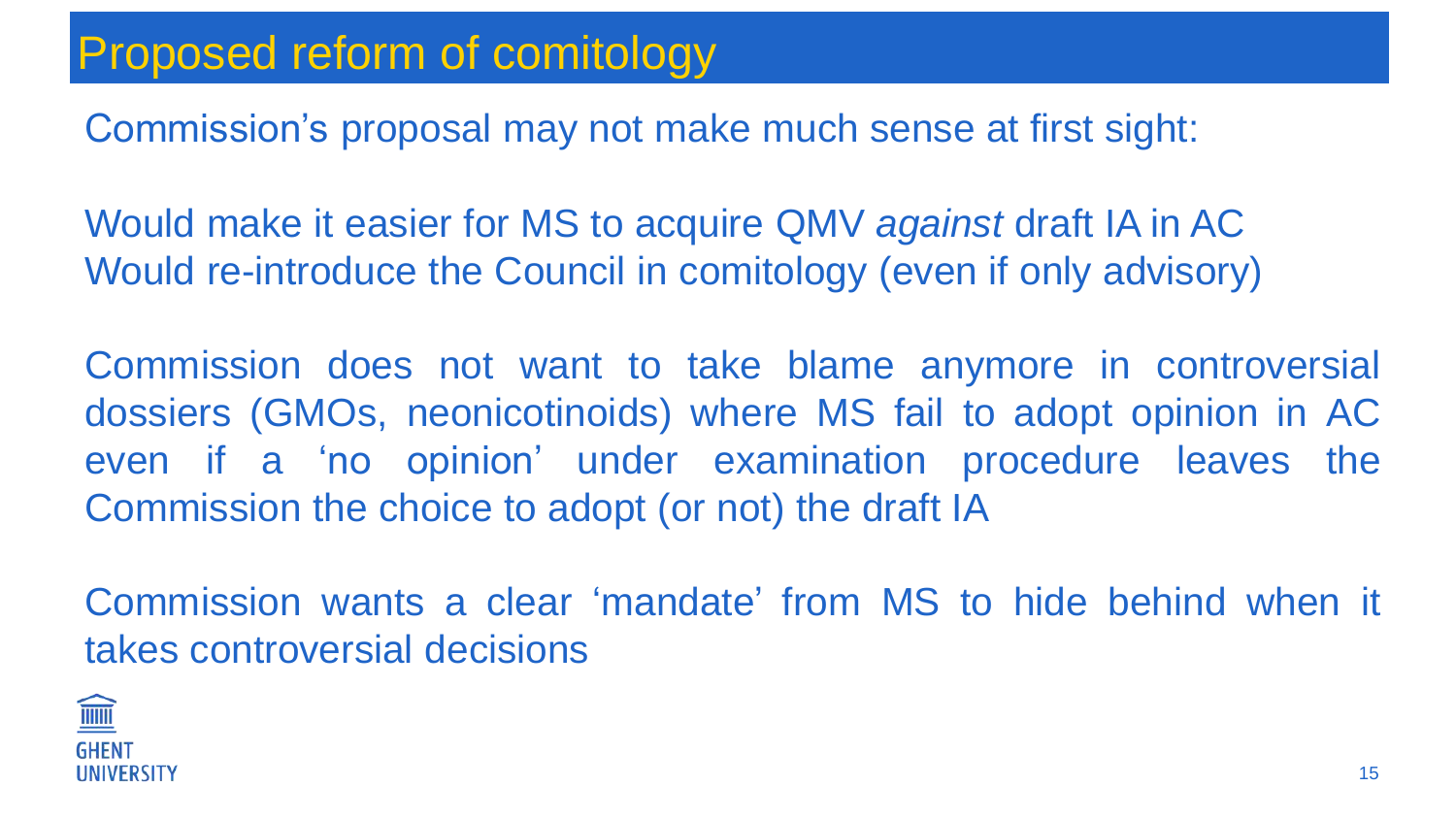### Proposed reform of comitology

Proposal is subject to ordinary legislative procedure but foresees no role for EP

In first reading – negotiations (trilogues) ongoing – to be continued